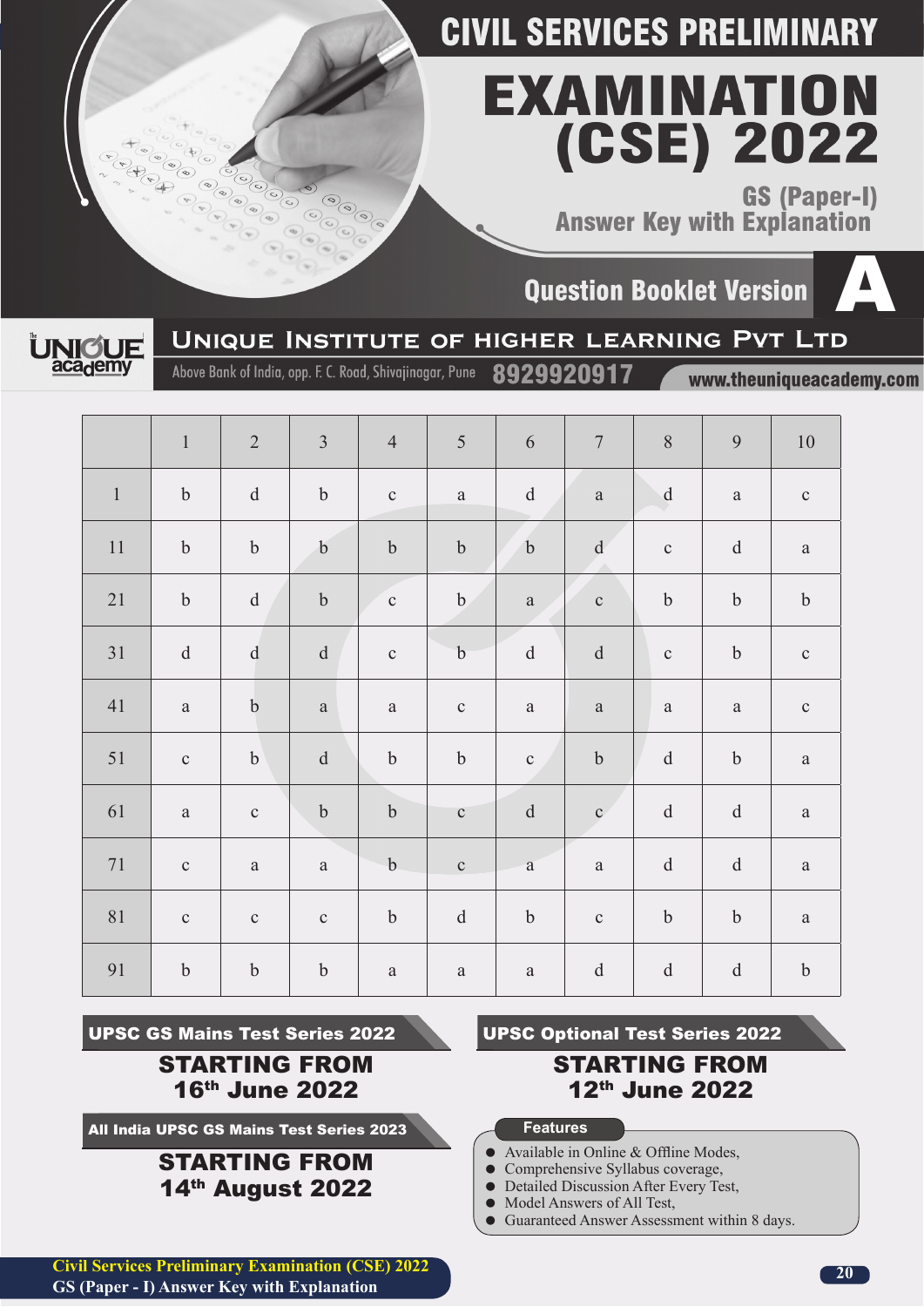# EXAMINATION (CSE) 2022

**GS (Paper-I) Answer Key with Explanation** 

**Ouestion Booklet Version** 





Above Bank of India, opp. F. C. Road, Shivajinagar, Pune

8929920917

www.theuniqueacademy.com

|                  | $\mathbf 1$      | $\sqrt{2}$       | $\mathfrak{Z}$   | $\overline{4}$   | $\sqrt{5}$       | $\sqrt{6}$                                        | $\overline{7}$      | $8\,$                                                                                                                                                                                                                                                                                                                                                                                                                                        | $\overline{9}$                                | $10\,$           |
|------------------|------------------|------------------|------------------|------------------|------------------|---------------------------------------------------|---------------------|----------------------------------------------------------------------------------------------------------------------------------------------------------------------------------------------------------------------------------------------------------------------------------------------------------------------------------------------------------------------------------------------------------------------------------------------|-----------------------------------------------|------------------|
| $\boldsymbol{1}$ | $\rm{a}$         | $\boldsymbol{b}$ | $\rm{a}$         | $\rm{a}$         | $\mathbf{C}$     | $\rm{a}$                                          | $\rm{a}$            | $\mathbf{a}$                                                                                                                                                                                                                                                                                                                                                                                                                                 | $\rm{a}$                                      | $\mathbf C$      |
| $11$             | ${\rm d}$        | ${\rm d}$        | $\mathbf d$      | $\mathbf C$      | $\boldsymbol{b}$ | ${\bf d}$                                         | $\mathrm{d} \alpha$ | $\mathbf{C}$                                                                                                                                                                                                                                                                                                                                                                                                                                 | $\mathbf b$                                   | $\mathbf{C}$     |
| $21\,$           | $\boldsymbol{b}$ | $\boldsymbol{b}$ | $\boldsymbol{b}$ | $\mathbf b$      | $\mathbf b$      | $\boldsymbol{b}$                                  | ${\rm d}$           | $\mathbf C$                                                                                                                                                                                                                                                                                                                                                                                                                                  | ${\rm d}$                                     | $\rm{a}$         |
| 31               | $\boldsymbol{b}$ | $\rm d$          | $\mathbf b$      | $\mathbf C$      | $\rm{a}$         | $\mathbf d$                                       | $\rm{a}$            | $\mathrm{d}% \left\  \mathbf{r}^{\prime}\right\  _{A}\leq\mathrm{d}\left\  \mathbf{r}^{\prime}\right\  _{A}$                                                                                                                                                                                                                                                                                                                                 | $\rm{a}$                                      | $\mathbf C$      |
| 41               | $\boldsymbol{b}$ | ${\rm d}$        | $\mathbf b$      | $\mathbf{C}$     | $\bf b$          | $\rm{a}$                                          | $\mathbf C$         | $\rm b$                                                                                                                                                                                                                                                                                                                                                                                                                                      | $\boldsymbol{b}$                              | $\mathbf b$      |
| 51               | $\mathbf b$      | $\boldsymbol{b}$ | $\mathbf b$      | $\rm{a}$         | $\rm{a}$         | $\rm{a}$                                          | ${\rm d}$           | $\mathrm{d}% \left\  \mathbf{r}^{\prime}\right\  _{A}\leq\mathrm{d}\left\  \mathbf{r}^{\prime}\right\  _{A}$                                                                                                                                                                                                                                                                                                                                 | ${\rm d}$                                     | $\boldsymbol{b}$ |
| 61               | $\mathbf{C}$     | $\mathbf{C}$     | $\mathbf C$      | $\boldsymbol{b}$ | $\rm d$          | $\boldsymbol{b}$                                  | $\mathbf{c}$        | $\boldsymbol{b}$                                                                                                                                                                                                                                                                                                                                                                                                                             | $\boldsymbol{\mathsf{b}}$                     | $\rm{a}$         |
| $71\,$           | $\rm{a}$         | $\mathbf C$      | $\boldsymbol{b}$ | $\mathbf b$      | $\mathbf{C}$     | $\mathrm{d}% \left\  \mathbf{r}_{i}\right\  ^{2}$ | $\mathbf{C}$        | $\mathrm{d}% \left\  \mathbf{r}_{i}^{*}\right\  _{A_{i}}=\mathrm{d}\left\  \mathbf{r}_{i}^{*}\right\  _{A_{i}}=\mathrm{d}\left\  \mathbf{r}_{i}^{*}\right\  _{A_{i}}=\mathrm{d}\left\  \mathbf{r}_{i}^{*}\right\  _{A_{i}}=\mathrm{d}\left\  \mathbf{r}_{i}^{*}\right\  _{A_{i}}=\mathrm{d}\left\  \mathbf{r}_{i}^{*}\right\  _{A_{i}}=\mathrm{d}\left\  \mathbf{r}_{i}^{*}\right\  _{A_{i}}=\mathrm{d}\left\  \mathbf{r}_{i}^{*}\right\  _$ | $\mathrm{d}% \left\  \mathbf{G}\right\  ^{2}$ | $\rm{a}$         |
| $8\sqrt{1}$      | $\mathbf C$      | $\rm b$          | ${\rm d}$        | $\boldsymbol{b}$ | $\bf b$          | $\mathbf C$                                       | $\rm b$             | ${\rm d}$                                                                                                                                                                                                                                                                                                                                                                                                                                    | $\boldsymbol{b}$                              | $\rm{a}$         |
| 91               | $\mathbf{C}$     | $\rm{a}$         | $\rm{a}$         | $\mathbf b$      | $\mathbf C$      | $\rm{a}$                                          | $\rm{a}$            | $\mathbf d$                                                                                                                                                                                                                                                                                                                                                                                                                                  | $\rm d$                                       | $\rm{a}$         |

UPSC GS Mains Test Series 2022

STARTING FROM 16th June 2022

All India UPSC GS Mains Test Series 2023

### STARTING FROM 14th August 2022

UPSC Optional Test Series 2022

### STARTING FROM 12th June 2022

### **Features**

- Available in Online & Offline Modes,
- Comprehensive Syllabus coverage,<br>• Detailed Discussion After Every Te
- Detailed Discussion After Every Test,
- Model Answers of All Test,
- Guaranteed Answer Assessment within 8 days.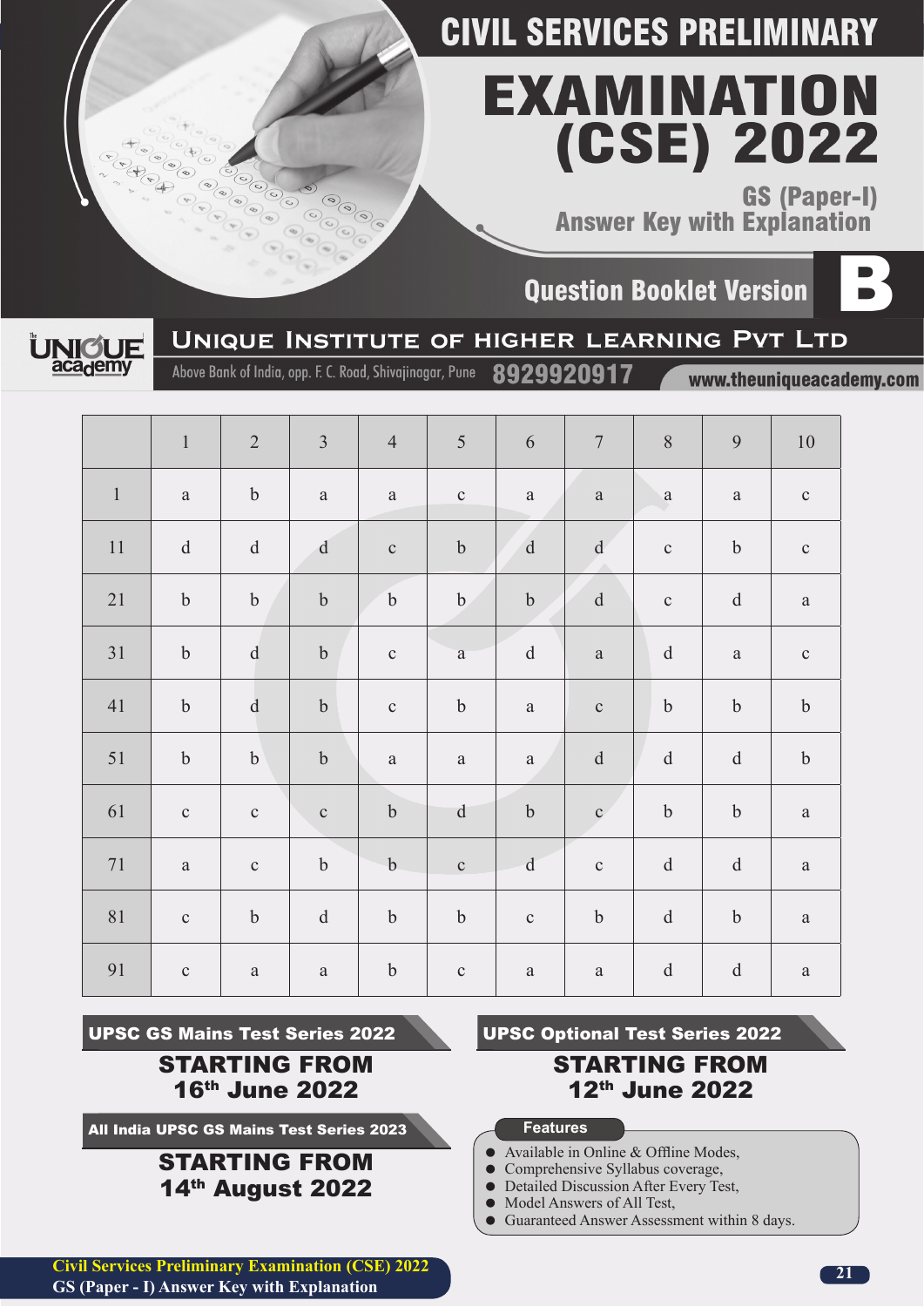# EXAMINATION (CSE) 2022

**GS (Paper-I) Answer Key with Explanation** 

**Question Booklet Version** 





Above Bank of India, opp. F. C. Road, Shivajinagar, Pune

8929920917

www.theuniqueacademy.com

|         | $\,1\,$          | $\sqrt{2}$                                                                                                   | $\mathfrak{Z}$                                | $\overline{4}$   | $\sqrt{5}$                | $\sqrt{6}$                                                                                                   | $\boldsymbol{7}$                                                                                                                                                                                                                                                                                                                                                                                                                             | $8\,$                                         | 9                                             | 10          |
|---------|------------------|--------------------------------------------------------------------------------------------------------------|-----------------------------------------------|------------------|---------------------------|--------------------------------------------------------------------------------------------------------------|----------------------------------------------------------------------------------------------------------------------------------------------------------------------------------------------------------------------------------------------------------------------------------------------------------------------------------------------------------------------------------------------------------------------------------------------|-----------------------------------------------|-----------------------------------------------|-------------|
| $\,1\,$ | $\boldsymbol{b}$ | $\boldsymbol{b}$                                                                                             | $\mathbf b$                                   | $\rm{a}$         | $\rm{a}$                  | $\rm{a}$                                                                                                     | $\mathrm{d}% \left\  \mathbf{r}_{i}^{*}\right\  _{A_{i}}=\mathrm{d}\left\  \mathbf{r}_{i}^{*}\right\  _{A_{i}}=\mathrm{d}\left\  \mathbf{r}_{i}^{*}\right\  _{A_{i}}=\mathrm{d}\left\  \mathbf{r}_{i}^{*}\right\  _{A_{i}}=\mathrm{d}\left\  \mathbf{r}_{i}^{*}\right\  _{A_{i}}=\mathrm{d}\left\  \mathbf{r}_{i}^{*}\right\  _{A_{i}}=\mathrm{d}\left\  \mathbf{r}_{i}^{*}\right\  _{A_{i}}=\mathrm{d}\left\  \mathbf{r}_{i}^{*}\right\  _$ | $\mathbf d$                                   | $\mathrm{d}% \left\  \mathbf{M}\right\  ^{2}$ | $\rm b$     |
| $11\,$  | $\mathbf C$      | $\mathbf C$                                                                                                  | $\mathbf{C}$                                  | $\mathbf b$      | ${\rm d}$                 | $\mathbf b$                                                                                                  | $\mathbf{c}$                                                                                                                                                                                                                                                                                                                                                                                                                                 | $\mathbf b$                                   | $\mathbf b$                                   | $\rm{a}$    |
| $21\,$  | $\mathbf C$      | $\rm{a}$                                                                                                     | $\rm{a}$                                      | $\boldsymbol{b}$ | $\mathbf{C}$              | $\rm{a}$                                                                                                     | $\rm{a}$                                                                                                                                                                                                                                                                                                                                                                                                                                     | $\rm d$                                       | $\rm d$                                       | $\rm{a}$    |
| $31\,$  | $\rm{a}$         | $\mathbf{C}$                                                                                                 | $\mathbf b$                                   | $\boldsymbol{b}$ | $\mathbf{C}$              | $\mathrm{d}% \left\  \mathbf{r}^{\prime}\right\  _{A}\leq\mathrm{d}\left\  \mathbf{r}^{\prime}\right\  _{A}$ | $\mathbf C$                                                                                                                                                                                                                                                                                                                                                                                                                                  | ${\rm d}$                                     | ${\rm d}$                                     | $\rm{a}$    |
| 41      | $\mathbf C$      | $\boldsymbol{b}$                                                                                             | $\mathrm{d}% \left\  \mathbf{G}\right\  ^{2}$ | $\boldsymbol{b}$ | $\boldsymbol{b}$          | $\mathbf C$                                                                                                  | $\mathbf b$                                                                                                                                                                                                                                                                                                                                                                                                                                  | $\mathrm{d}% \left\  \mathbf{G}\right\  ^{2}$ | $\boldsymbol{b}$                              | $\rm{a}$    |
| 51      | $\rm{a}$         | $\boldsymbol{b}$                                                                                             | $\rm{a}$                                      | $\rm{a}$         | $\mathbf C$               | $\rm{a}$                                                                                                     | $\rm{a}$                                                                                                                                                                                                                                                                                                                                                                                                                                     | $\rm{a}$                                      | $\rm{a}$                                      | $\mathbf C$ |
| 61      | ${\rm d}$        | ${\rm d}$                                                                                                    | ${\rm d}$                                     | $\mathbf{C}$     | $\boldsymbol{\mathsf{b}}$ | $\mathbf d$                                                                                                  | $\mathbf{d}$                                                                                                                                                                                                                                                                                                                                                                                                                                 | $\mathbf{C}$                                  | $\boldsymbol{b}$                              | $\mathbf C$ |
| $71\,$  | $\boldsymbol{b}$ | ${\rm d}$                                                                                                    | $\mathbf b$                                   | $\mathbf{C}$     | $\boldsymbol{b}$          | $\mathbf{a}$                                                                                                 | $\mathbf{C}$                                                                                                                                                                                                                                                                                                                                                                                                                                 | $\rm b$                                       | $\boldsymbol{b}$                              | $\rm b$     |
| $81\,$  | $\boldsymbol{b}$ | $\boldsymbol{b}$                                                                                             | $\boldsymbol{b}$                              | $\boldsymbol{b}$ | $\boldsymbol{b}$          | $\boldsymbol{b}$                                                                                             | $\mathrm{d}% \left\  \mathbf{G}\right\  ^{2}$                                                                                                                                                                                                                                                                                                                                                                                                | $\mathbf{C}$                                  | $\mathrm{d}% \left\  \mathbf{M}\right\  ^{2}$ | $\rm{a}$    |
| 91      | $\mathbf b$      | $\mathrm{d}% \left\  \mathbf{r}^{\prime}\right\  _{A}\leq\mathrm{d}\left\  \mathbf{r}^{\prime}\right\  _{A}$ | $\mathbf b$                                   | $\mathbf{C}$     | $\rm{a}$                  | $\mathbf d$                                                                                                  | $\rm{a}$                                                                                                                                                                                                                                                                                                                                                                                                                                     | $\rm d$                                       | $\rm{a}$                                      | $\mathbf C$ |

UPSC GS Mains Test Series 2022

STARTING FROM 16th June 2022

All India UPSC GS Mains Test Series 2023

### STARTING FROM 14th August 2022

UPSC Optional Test Series 2022

### STARTING FROM 12th June 2022

### **Features**

- Available in Online & Offline Modes,
- Comprehensive Syllabus coverage,<br>• Detailed Discussion After Every Te
- Detailed Discussion After Every Test,
- Model Answers of All Test,
- Guaranteed Answer Assessment within 8 days.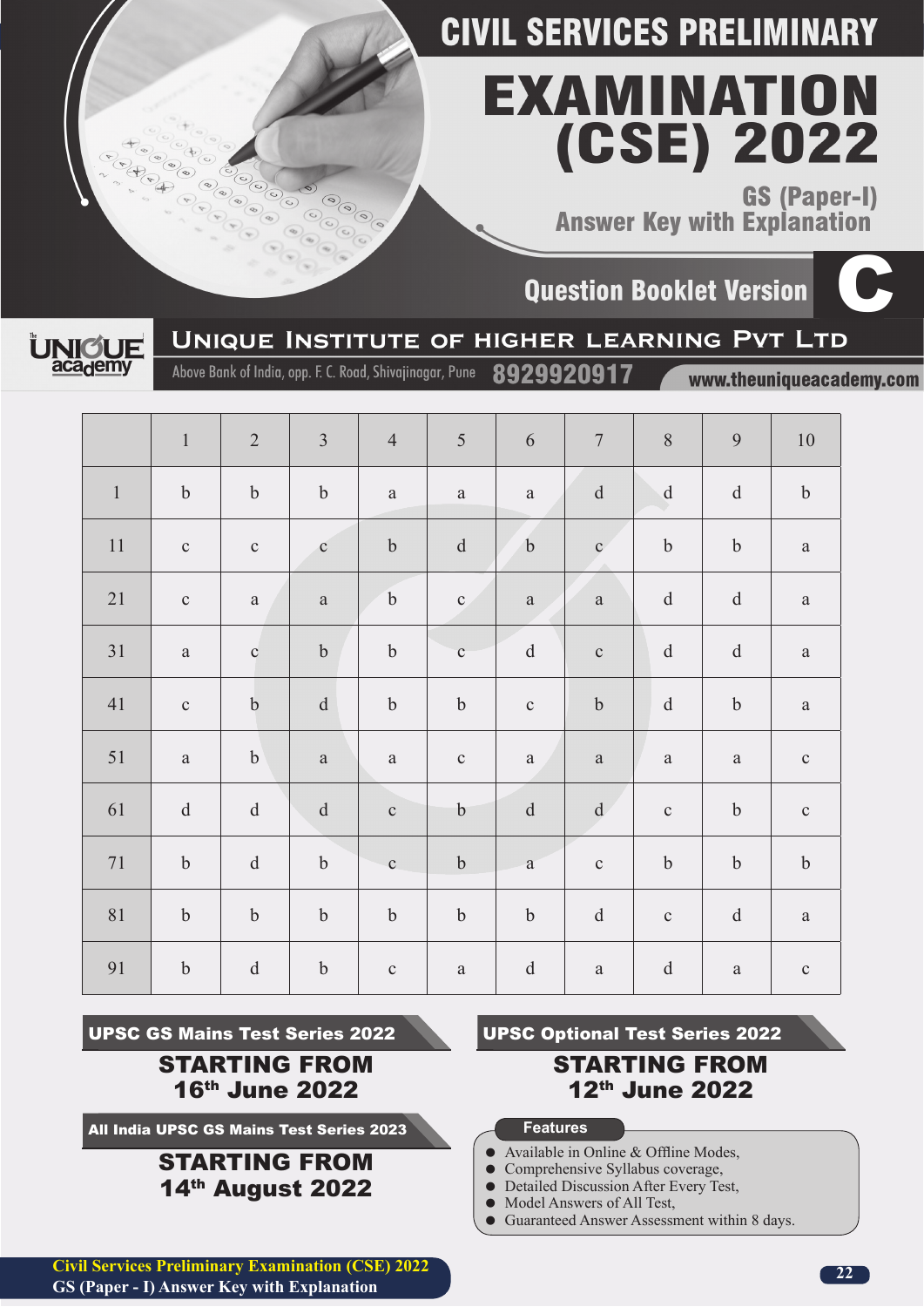# EXAMINATION (CSE) 2022

**GS (Paper-I) Answer Key with Explanation** 

**Ouestion Booklet Version** 





Above Bank of India, opp. F. C. Road, Shivajinagar, Pune

8929920917

www.theuniqueacademy.com

|             | $\,1\,$                                                | $\sqrt{2}$                                                                                                                                                                                                                                                                                                                                                                                                                                   | $\mathfrak{Z}$   | $\overline{4}$   | 5                         | $\sqrt{6}$                                                                                   | $\boldsymbol{7}$ | $8\,$            | $\mathbf{9}$     | $10\,$       |
|-------------|--------------------------------------------------------|----------------------------------------------------------------------------------------------------------------------------------------------------------------------------------------------------------------------------------------------------------------------------------------------------------------------------------------------------------------------------------------------------------------------------------------------|------------------|------------------|---------------------------|----------------------------------------------------------------------------------------------|------------------|------------------|------------------|--------------|
| $\mathbf 1$ | $\mathbf C$                                            | $\rm{a}$                                                                                                                                                                                                                                                                                                                                                                                                                                     | $\rm{a}$         | $\boldsymbol{b}$ | $\mathbf{C}$              | $\rm{a}$                                                                                     | $\rm{a}$         | $\mathbf{d}$     | $\rm d$          | $\rm{a}$     |
| 11          | $\rm{a}$                                               | $\mathbf C$                                                                                                                                                                                                                                                                                                                                                                                                                                  | $\boldsymbol{b}$ | $\mathbf b$      | $\mathbf C$               | ${\bf d}$                                                                                    | $\mathbf{C}$     | ${\rm d}$        | $\mathbf d$      | $\rm{a}$     |
| $21\,$      | $\mathbf{C}$                                           | $\mathbf{C}$                                                                                                                                                                                                                                                                                                                                                                                                                                 | $\mathbf{C}$     | $\boldsymbol{b}$ | $\mathbf d$               | $\boldsymbol{b}$                                                                             | $\mathbf C$      | $\boldsymbol{b}$ | $\mathbf b$      | $\rm{a}$     |
| $31\,$      | $\mathbf C$                                            | $\mathbf b$                                                                                                                                                                                                                                                                                                                                                                                                                                  | $\rm d$          | $\boldsymbol{b}$ | $\mathbf b$               | $\mathbf C$                                                                                  | $\boldsymbol{b}$ | ${\rm d}$        | $\boldsymbol{b}$ | $\rm{a}$     |
| $41\,$      | $\boldsymbol{b}$                                       | $\boldsymbol{b}$                                                                                                                                                                                                                                                                                                                                                                                                                             | $\mathbf b$      | $\rm{a}$         | $\rm{a}$                  | $\rm{a}$                                                                                     | ${\rm d}$        | ${\rm d}$        | $\rm d$          | $\mathbf b$  |
| $51\,$      | $\boldsymbol{b}$                                       | $\mathrm{d}% \left\  \mathbf{r}_{i}^{*}\right\  _{A_{i}}=\mathrm{d}\left\  \mathbf{r}_{i}^{*}\right\  _{A_{i}}=\mathrm{d}\left\  \mathbf{r}_{i}^{*}\right\  _{A_{i}}=\mathrm{d}\left\  \mathbf{r}_{i}^{*}\right\  _{A_{i}}=\mathrm{d}\left\  \mathbf{r}_{i}^{*}\right\  _{A_{i}}=\mathrm{d}\left\  \mathbf{r}_{i}^{*}\right\  _{A_{i}}=\mathrm{d}\left\  \mathbf{r}_{i}^{*}\right\  _{A_{i}}=\mathrm{d}\left\  \mathbf{r}_{i}^{*}\right\  _$ | $\boldsymbol{b}$ | $\mathbf{C}$     | $\rm{a}$                  | $\mathrm{d}% \left\vert \mathcal{H}\right\vert =\mathrm{d}\left\vert \mathcal{H}\right\vert$ | $\rm{a}$         | ${\rm d}$        | $\rm{a}$         | $\mathbf{C}$ |
| 61          | $\boldsymbol{b}$                                       | ${\rm d}$                                                                                                                                                                                                                                                                                                                                                                                                                                    | $\boldsymbol{b}$ | $\mathbf C$      | $\boldsymbol{\mathsf{b}}$ | $\rm{a}$                                                                                     | $\mathbf{c}$     | $\boldsymbol{b}$ | $\boldsymbol{b}$ | $\mathbf b$  |
| $71\,$      | $\mathbf b$                                            | $\boldsymbol{b}$                                                                                                                                                                                                                                                                                                                                                                                                                             | $\boldsymbol{b}$ | $\mathbf b$      | $\bf b$                   | $\boldsymbol{b}$                                                                             | $\rm d$          | $\mathbf C$      | $\rm d$          | $\rm{a}$     |
| $81\,$      | $\rm{a}$                                               | $\boldsymbol{b}$                                                                                                                                                                                                                                                                                                                                                                                                                             | $\rm{a}$         | $\rm{a}$         | $\mathbf C$               | $\rm{a}$                                                                                     | $\rm{a}$         | $\rm{a}$         | $\rm{a}$         | $\mathbf{C}$ |
| 91          | $\mathrm{d}% \left\  \mathbf{r}^{\prime}\right\  _{A}$ | $\mathrm{d}% \left\  \mathbf{M}\right\  ^{2}$                                                                                                                                                                                                                                                                                                                                                                                                | $\rm d$          | $\mathbf{C}$     | $\boldsymbol{b}$          | $\mathbf d$                                                                                  | ${\rm d}$        | $\mathbf C$      | $\mathbf b$      | $\mathbf{C}$ |

UPSC GS Mains Test Series 2022

STARTING FROM 16th June 2022

All India UPSC GS Mains Test Series 2023

### STARTING FROM 14th August 2022

UPSC Optional Test Series 2022

### STARTING FROM 12th June 2022

### **Features**

- Available in Online & Offline Modes,
- Comprehensive Syllabus coverage,<br>• Detailed Discussion After Every Te
- Detailed Discussion After Every Test,
- Model Answers of All Test,
- Guaranteed Answer Assessment within 8 days.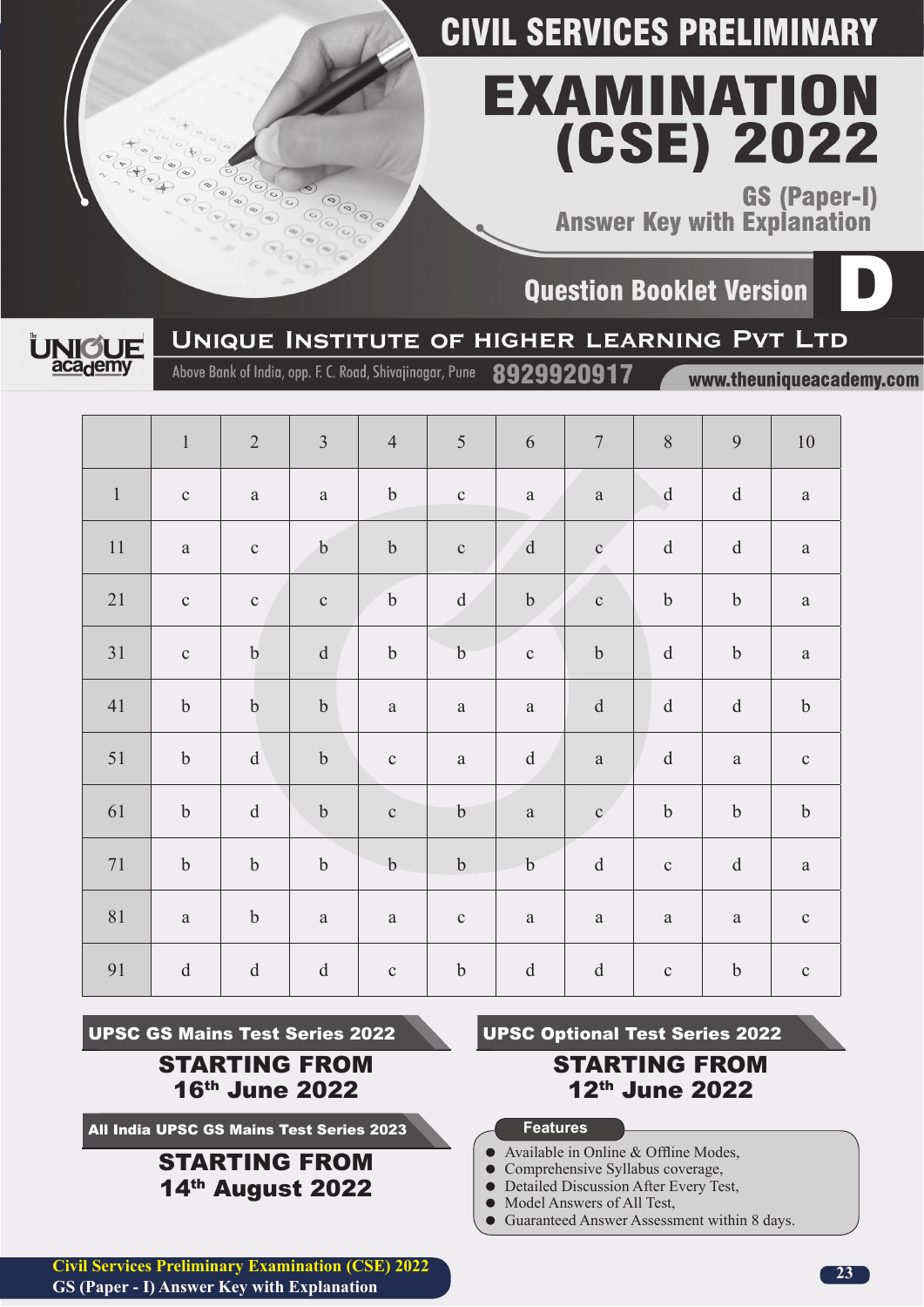# **EXAMINATION** (CSE) 2022

GS (Paper-I)<br>Answer Key with Explanation

### **Question Booklet Version**



### UNIQUE INSTITUTE OF HIGHER LEARNING PVT LTD

Above Bank of India, opp. F. C. Road, Shivajinagar, Pune

 $\widehat{\epsilon}$ 

www.theuniqueacademy.com

|                         | $\mathbf A$                                       | $\bf{B}$                                                                                                                                                                                                                                                                                                                                                                                                                                     | $\mathbf C$                                       | D                                                                                                                                                                                                                                                                                                                                                                                                                                            |        | $\mathbf{A}$                                                                                                                                                                                                                                                                                                                                                                                                                                 | $\bf{B}$                                                                                                                                                                                                                                                                                                                                                                                                                                     | $\mathbf C$                                       | D                                                 |
|-------------------------|---------------------------------------------------|----------------------------------------------------------------------------------------------------------------------------------------------------------------------------------------------------------------------------------------------------------------------------------------------------------------------------------------------------------------------------------------------------------------------------------------------|---------------------------------------------------|----------------------------------------------------------------------------------------------------------------------------------------------------------------------------------------------------------------------------------------------------------------------------------------------------------------------------------------------------------------------------------------------------------------------------------------------|--------|----------------------------------------------------------------------------------------------------------------------------------------------------------------------------------------------------------------------------------------------------------------------------------------------------------------------------------------------------------------------------------------------------------------------------------------------|----------------------------------------------------------------------------------------------------------------------------------------------------------------------------------------------------------------------------------------------------------------------------------------------------------------------------------------------------------------------------------------------------------------------------------------------|---------------------------------------------------|---------------------------------------------------|
| $\mathbf{1}$            | $\mathbf b$                                       | $\rm{a}$                                                                                                                                                                                                                                                                                                                                                                                                                                     | $\boldsymbol{b}$                                  | $\mathbf{C}$                                                                                                                                                                                                                                                                                                                                                                                                                                 | 26     | $\mathbf{a}$                                                                                                                                                                                                                                                                                                                                                                                                                                 | $\mathbf b$                                                                                                                                                                                                                                                                                                                                                                                                                                  | $\rm{a}$                                          | $\boldsymbol{b}$                                  |
| $\overline{2}$          | $\mathrm{d}% \left\  \mathbf{r}_{i}\right\  ^{2}$ | $\mathbf b$                                                                                                                                                                                                                                                                                                                                                                                                                                  | $\boldsymbol{b}$                                  | $\mathbf{a}$                                                                                                                                                                                                                                                                                                                                                                                                                                 | $27\,$ | $\mathbf{C}$                                                                                                                                                                                                                                                                                                                                                                                                                                 | $\mathrm{d}% \left\  \mathbf{r}_{i}^{*}\right\  _{A_{i}}=\mathrm{d}\left\  \mathbf{r}_{i}^{*}\right\  _{A_{i}}=\mathrm{d}\left\  \mathbf{r}_{i}^{*}\right\  _{A_{i}}=\mathrm{d}\left\  \mathbf{r}_{i}^{*}\right\  _{A_{i}}=\mathrm{d}\left\  \mathbf{r}_{i}^{*}\right\  _{A_{i}}=\mathrm{d}\left\  \mathbf{r}_{i}^{*}\right\  _{A_{i}}=\mathrm{d}\left\  \mathbf{r}_{i}^{*}\right\  _{A_{i}}=\mathrm{d}\left\  \mathbf{r}_{i}^{*}\right\  _$ | $\mathbf{a}$                                      | $\mathbf{C}$                                      |
| $\mathbf{3}$            | $\mathbf b$                                       | $\rm{a}$                                                                                                                                                                                                                                                                                                                                                                                                                                     | $\mathbf b$                                       | $\rm{a}$                                                                                                                                                                                                                                                                                                                                                                                                                                     | 28     | $\boldsymbol{b}$                                                                                                                                                                                                                                                                                                                                                                                                                             | $\mathbf{C}$                                                                                                                                                                                                                                                                                                                                                                                                                                 | $\mathbf d$                                       | $\boldsymbol{b}$                                  |
| $\overline{\mathbf{4}}$ | $\mathbf{C}$                                      | $\rm{a}$                                                                                                                                                                                                                                                                                                                                                                                                                                     | $\rm{a}$                                          | $\mathbf b$                                                                                                                                                                                                                                                                                                                                                                                                                                  | 29     | $\mathbf b$                                                                                                                                                                                                                                                                                                                                                                                                                                  | $\rm d$                                                                                                                                                                                                                                                                                                                                                                                                                                      | $\mathbf d$                                       | $\boldsymbol{b}$                                  |
| $5\phantom{.0}$         | $\rm{a}$                                          | $\mathbf{C}$                                                                                                                                                                                                                                                                                                                                                                                                                                 | $\rm{a}$                                          | $\mathbf{C}$                                                                                                                                                                                                                                                                                                                                                                                                                                 | 30     | $\boldsymbol{b}$                                                                                                                                                                                                                                                                                                                                                                                                                             | $\rm{a}$                                                                                                                                                                                                                                                                                                                                                                                                                                     | $\rm{a}$                                          | $\rm{a}$                                          |
| 6                       | $\mathbf d$                                       | $\rm{a}$                                                                                                                                                                                                                                                                                                                                                                                                                                     | $\rm{a}$                                          | $\mathbf{a}$                                                                                                                                                                                                                                                                                                                                                                                                                                 | 31     | ${\rm d}$                                                                                                                                                                                                                                                                                                                                                                                                                                    | $\rm b$                                                                                                                                                                                                                                                                                                                                                                                                                                      | $\mathbf{a}$                                      | $\mathbf C$                                       |
| $\overline{7}$          | $\rm{a}$                                          | $\mathbf{a}$                                                                                                                                                                                                                                                                                                                                                                                                                                 | $\mathbf d$                                       | $\rm{a}$                                                                                                                                                                                                                                                                                                                                                                                                                                     | 32     | $\rm d$                                                                                                                                                                                                                                                                                                                                                                                                                                      | $\mathrm{d}% \left\  \mathbf{r}_{i}\right\  ^{2}$                                                                                                                                                                                                                                                                                                                                                                                            | $\mathbf{C}$                                      | $\boldsymbol{b}$                                  |
| 8                       | $\mathbf d$                                       | $\mathbf{a}$                                                                                                                                                                                                                                                                                                                                                                                                                                 | $\mathrm{d}% \left\  \mathbf{r}_{i}\right\  ^{2}$ | $\mathrm{d}% \left\  \mathbf{M}\right\  ^{2}$                                                                                                                                                                                                                                                                                                                                                                                                | 33     | $\mathrm{d}% \left\  \mathbf{r}_{i}^{*}\right\  _{A_{i}}=\mathrm{d}\left\  \mathbf{r}_{i}^{*}\right\  _{A_{i}}=\mathrm{d}\left\  \mathbf{r}_{i}^{*}\right\  _{A_{i}}=\mathrm{d}\left\  \mathbf{r}_{i}^{*}\right\  _{A_{i}}=\mathrm{d}\left\  \mathbf{r}_{i}^{*}\right\  _{A_{i}}=\mathrm{d}\left\  \mathbf{r}_{i}^{*}\right\  _{A_{i}}=\mathrm{d}\left\  \mathbf{r}_{i}^{*}\right\  _{A_{i}}=\mathrm{d}\left\  \mathbf{r}_{i}^{*}\right\  _$ | $\boldsymbol{b}$                                                                                                                                                                                                                                                                                                                                                                                                                             | $\boldsymbol{b}$                                  | $\rm d$                                           |
| 9 <sup>1</sup>          | $\rm{a}$                                          | $\mathbf{a}$                                                                                                                                                                                                                                                                                                                                                                                                                                 | $\rm d$                                           | $\mathbf d$                                                                                                                                                                                                                                                                                                                                                                                                                                  | 34     | $\mathbf{C}$                                                                                                                                                                                                                                                                                                                                                                                                                                 | $\mathbf{C}$                                                                                                                                                                                                                                                                                                                                                                                                                                 | $\mathbf b$                                       | $\mathbf b$                                       |
| 10                      | $\mathbf{C}$                                      | $\mathbf{C}$                                                                                                                                                                                                                                                                                                                                                                                                                                 | $\mathbf b$                                       | $\rm{a}$                                                                                                                                                                                                                                                                                                                                                                                                                                     | 35     | $\boldsymbol{b}$                                                                                                                                                                                                                                                                                                                                                                                                                             | $\rm{a}$                                                                                                                                                                                                                                                                                                                                                                                                                                     | $\mathbf{C}$                                      | $\boldsymbol{b}$                                  |
| 11                      | $\mathbf b$                                       | $\rm d$                                                                                                                                                                                                                                                                                                                                                                                                                                      | $\mathbf{C}$                                      | $\mathbf{a}$                                                                                                                                                                                                                                                                                                                                                                                                                                 | 36     | $\mathrm{d}% \left\  \mathbf{r}_{i}\right\  ^{2}$                                                                                                                                                                                                                                                                                                                                                                                            | $\mathrm{d}% \left\  \mathbf{r}_{i}\right\  ^{2}$                                                                                                                                                                                                                                                                                                                                                                                            | $\mathrm{d}% \left\  \mathbf{M}\right\  ^{2}$     | $\mathbf C$                                       |
| 12                      | $\rm b$                                           | $\mathbf d$                                                                                                                                                                                                                                                                                                                                                                                                                                  | $\mathbf{C}$                                      | $\mathbf{C}$                                                                                                                                                                                                                                                                                                                                                                                                                                 | 37     | $\mathrm{d}% \left\  \mathbf{M}\right\  ^{2}$                                                                                                                                                                                                                                                                                                                                                                                                | $\rm{a}$                                                                                                                                                                                                                                                                                                                                                                                                                                     | $\mathbf c$                                       | $\boldsymbol{b}$                                  |
| 13                      | $\rm b$                                           | $\mathrm{d}% \left\  \mathbf{r}_{i}\right\  ^{2}$                                                                                                                                                                                                                                                                                                                                                                                            | $\mathbf C$                                       | $\rm b$                                                                                                                                                                                                                                                                                                                                                                                                                                      | 38     | $\rm c$                                                                                                                                                                                                                                                                                                                                                                                                                                      | $\mathrm{d}% \left\  \mathbf{r}_{i}\right\  ^{2}$                                                                                                                                                                                                                                                                                                                                                                                            | $\mathrm{d}% \left\  \mathbf{M}\right\  ^{2}$     | $\mathrm{d}% \left\  \mathbf{G}\right\  ^{2}$     |
| 14                      | $\mathbf b$                                       | $\mathbf{C}$                                                                                                                                                                                                                                                                                                                                                                                                                                 | $\mathbf b$                                       | $\rm b$                                                                                                                                                                                                                                                                                                                                                                                                                                      | 39     | $\rm b$                                                                                                                                                                                                                                                                                                                                                                                                                                      | $\rm{a}$                                                                                                                                                                                                                                                                                                                                                                                                                                     | $\mathrm{d}% \left\  \mathbf{r}_{i}\right\  ^{2}$ | $\boldsymbol{b}$                                  |
| 15                      | $\boldsymbol{b}$                                  | $\rm b$                                                                                                                                                                                                                                                                                                                                                                                                                                      | $\mathrm{d}% \left\  \mathbf{M}\right\  ^{2}$     | $\mathbf{C}$                                                                                                                                                                                                                                                                                                                                                                                                                                 | 40     | $\mathbf{C}$                                                                                                                                                                                                                                                                                                                                                                                                                                 | $\mathbf{C}$                                                                                                                                                                                                                                                                                                                                                                                                                                 | $\mathbf{a}$                                      | $\rm{a}$                                          |
| 16                      | $\mathbf b$                                       | $\mathrm{d}% \left\  \mathcal{A}\right\  _{A}\leq\mathrm{d}\left\  \mathcal{A}\right\  _{A}$                                                                                                                                                                                                                                                                                                                                                 | $\mathbf b$                                       | $\mathrm{d}% \left\  \mathbf{r}_{i}^{*}\right\  _{A_{i}}=\mathrm{d}\left\  \mathbf{r}_{i}^{*}\right\  _{A_{i}}=\mathrm{d}\left\  \mathbf{r}_{i}^{*}\right\  _{A_{i}}=\mathrm{d}\left\  \mathbf{r}_{i}^{*}\right\  _{A_{i}}=\mathrm{d}\left\  \mathbf{r}_{i}^{*}\right\  _{A_{i}}=\mathrm{d}\left\  \mathbf{r}_{i}^{*}\right\  _{A_{i}}=\mathrm{d}\left\  \mathbf{r}_{i}^{*}\right\  _{A_{i}}=\mathrm{d}\left\  \mathbf{r}_{i}^{*}\right\  _$ | 41     | $\rm{a}$                                                                                                                                                                                                                                                                                                                                                                                                                                     | $\mathbf b$                                                                                                                                                                                                                                                                                                                                                                                                                                  | $\mathbf{C}$                                      | $\mathbf b$                                       |
| $17\,$                  | $\mathbf d$                                       | $\mathrm{d}% \left\  \mathbf{r}_{i}^{*}\right\  _{A_{i}}=\mathrm{d}\left\  \mathbf{r}_{i}^{*}\right\  _{A_{i}}=\mathrm{d}\left\  \mathbf{r}_{i}^{*}\right\  _{A_{i}}=\mathrm{d}\left\  \mathbf{r}_{i}^{*}\right\  _{A_{i}}=\mathrm{d}\left\  \mathbf{r}_{i}^{*}\right\  _{A_{i}}=\mathrm{d}\left\  \mathbf{r}_{i}^{*}\right\  _{A_{i}}=\mathrm{d}\left\  \mathbf{r}_{i}^{*}\right\  _{A_{i}}=\mathrm{d}\left\  \mathbf{r}_{i}^{*}\right\  _$ | $\mathbf C$                                       | $\mathbf{C}$                                                                                                                                                                                                                                                                                                                                                                                                                                 | 42     | $\boldsymbol{b}$                                                                                                                                                                                                                                                                                                                                                                                                                             | $\mathrm{d}% \left\  \mathbf{r}_{i}^{*}\right\  _{A_{i}}=\mathrm{d}\left\  \mathbf{r}_{i}^{*}\right\  _{A_{i}}=\mathrm{d}\left\  \mathbf{r}_{i}^{*}\right\  _{A_{i}}=\mathrm{d}\left\  \mathbf{r}_{i}^{*}\right\  _{A_{i}}=\mathrm{d}\left\  \mathbf{r}_{i}^{*}\right\  _{A_{i}}=\mathrm{d}\left\  \mathbf{r}_{i}^{*}\right\  _{A_{i}}=\mathrm{d}\left\  \mathbf{r}_{i}^{*}\right\  _{A_{i}}=\mathrm{d}\left\  \mathbf{r}_{i}^{*}\right\  _$ | $\boldsymbol{b}$                                  | $\boldsymbol{b}$                                  |
| 18                      | $\mathbf{C}$                                      | $\mathbf{C}$                                                                                                                                                                                                                                                                                                                                                                                                                                 | $\boldsymbol{b}$                                  | $\mathbf d$                                                                                                                                                                                                                                                                                                                                                                                                                                  | 43     | $\rm{a}$                                                                                                                                                                                                                                                                                                                                                                                                                                     | $\rm b$                                                                                                                                                                                                                                                                                                                                                                                                                                      | $\mathrm{d}% \left\  \mathbf{M}\right\  ^{2}$     | $\boldsymbol{b}$                                  |
| 19                      | $\mathbf d$                                       | $\boldsymbol{b}$                                                                                                                                                                                                                                                                                                                                                                                                                             | $\mathbf b$                                       | $\mathbf d$                                                                                                                                                                                                                                                                                                                                                                                                                                  | 44     | $\rm{a}$                                                                                                                                                                                                                                                                                                                                                                                                                                     | $\mathbf{C}$                                                                                                                                                                                                                                                                                                                                                                                                                                 | $\mathbf b$                                       | $\rm{a}$                                          |
| 20                      | $\rm{a}$                                          | $\mathbf{C}$                                                                                                                                                                                                                                                                                                                                                                                                                                 | $\rm{a}$                                          | $\mathbf{a}$                                                                                                                                                                                                                                                                                                                                                                                                                                 | 45     | $\mathbf{C}$                                                                                                                                                                                                                                                                                                                                                                                                                                 | $\mathbf b$                                                                                                                                                                                                                                                                                                                                                                                                                                  | $\rm b$                                           | $\rm{a}$                                          |
| 21                      | $\mathbf b$                                       | $\boldsymbol{b}$                                                                                                                                                                                                                                                                                                                                                                                                                             | $\mathbf{C}$                                      | $\mathbf{C}$                                                                                                                                                                                                                                                                                                                                                                                                                                 | 46     | $\rm{a}$                                                                                                                                                                                                                                                                                                                                                                                                                                     | $\rm{a}$                                                                                                                                                                                                                                                                                                                                                                                                                                     | $\mathbf{C}$                                      | $\rm{a}$                                          |
| 22                      | $\mathbf d$                                       | $\boldsymbol{b}$                                                                                                                                                                                                                                                                                                                                                                                                                             | $\rm{a}$                                          | $\mathbf{C}$                                                                                                                                                                                                                                                                                                                                                                                                                                 | 47     | $\rm{a}$                                                                                                                                                                                                                                                                                                                                                                                                                                     | $\mathbf{C}$                                                                                                                                                                                                                                                                                                                                                                                                                                 | $\mathbf b$                                       | $\mathrm{d}% \left\  \mathbf{r}_{i}\right\  ^{2}$ |
| 23                      | $\rm b$                                           | $\rm b$                                                                                                                                                                                                                                                                                                                                                                                                                                      | $\rm{a}$                                          | $\mathbf{C}$                                                                                                                                                                                                                                                                                                                                                                                                                                 | 48     | $\rm{a}$                                                                                                                                                                                                                                                                                                                                                                                                                                     | $\rm b$                                                                                                                                                                                                                                                                                                                                                                                                                                      | $\mathrm{d}% \left\  \mathbf{r}_{i}\right\  ^{2}$ | $\mathbf d$                                       |
| 24                      | $\mathbf{C}$                                      | $\boldsymbol{b}$                                                                                                                                                                                                                                                                                                                                                                                                                             | $\mathbf b$                                       | $\boldsymbol{b}$                                                                                                                                                                                                                                                                                                                                                                                                                             | 49     | $\rm{a}$                                                                                                                                                                                                                                                                                                                                                                                                                                     | $\boldsymbol{b}$                                                                                                                                                                                                                                                                                                                                                                                                                             | $\boldsymbol{b}$                                  | $\mathrm{d}% \left\  \mathbf{r}_{i}\right\  ^{2}$ |
| 25                      | $\rm b$                                           | $\bf b$                                                                                                                                                                                                                                                                                                                                                                                                                                      | $\mathbf{C}$                                      | ${\rm d}$                                                                                                                                                                                                                                                                                                                                                                                                                                    | 50     | $\mathbf{C}$                                                                                                                                                                                                                                                                                                                                                                                                                                 | $\boldsymbol{b}$                                                                                                                                                                                                                                                                                                                                                                                                                             | $\rm{a}$                                          | $\boldsymbol{b}$                                  |